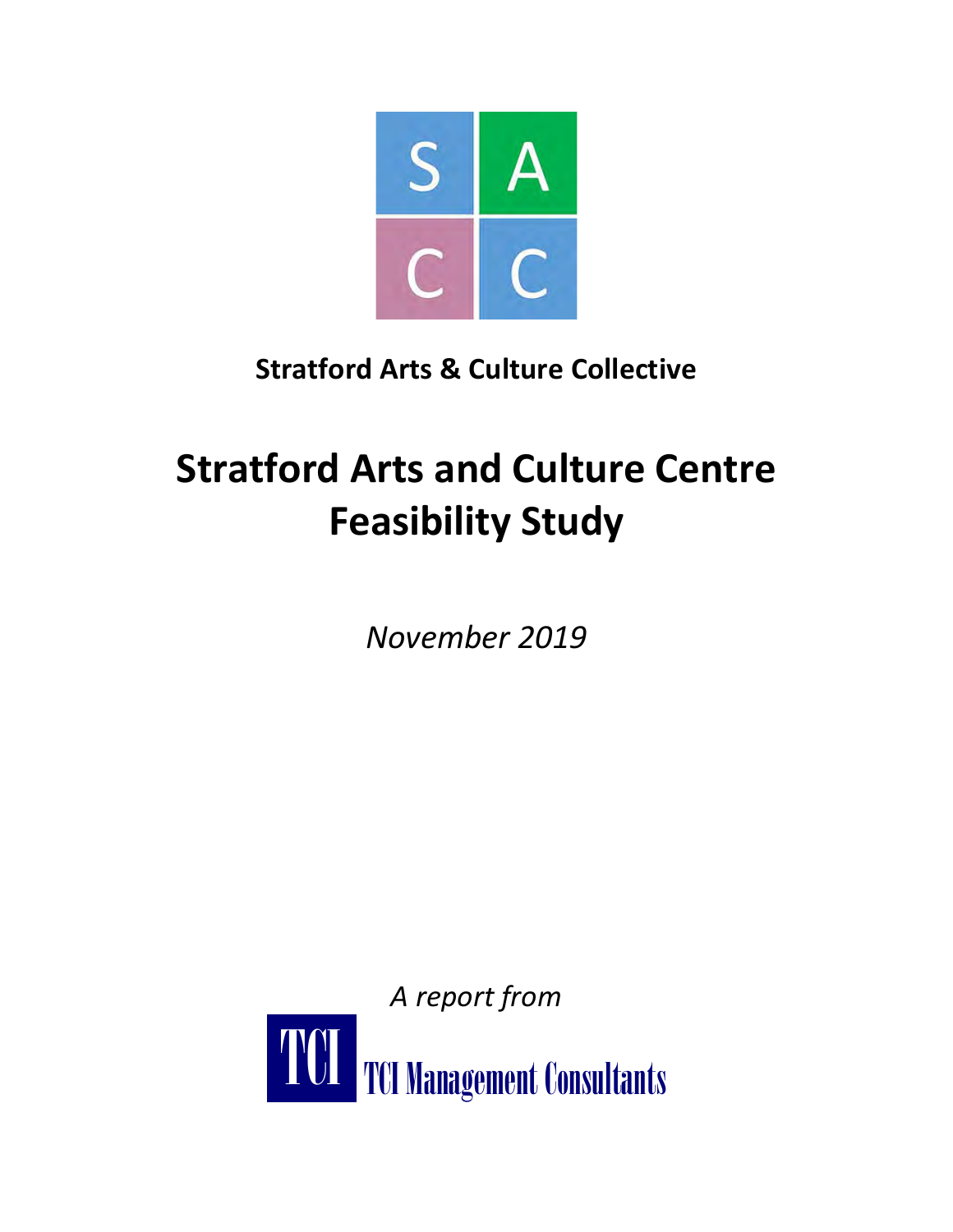### EXECUTIVE SUMMARY

This Executive Summary outlines the key findings and recommendations from this investigation into the feasibility of a community performing arts centre in Stratford. It should be noted that this was a high-level analysis, looking primarily at utilization and operating feasibility, and did not involve design work or any assessment of capital costs.

#### *Background and Need*

This study was prompted by an expressed need on the part of mostly performing arts organizations in Stratford for a centre that was primarily for local use. Despite the City being blessed with the top-rated performing arts facilities of the Stratford Festival, these are: a) unavailable for much of the time due to Festival use, and b) too expensive (largely due to the requirement to use relatively expensive unionized labour). Local arts groups are forced to use churches, schools and other spaces which are not purpose-built and, in many cases, sub-optimal. It has long been a dream of these organizations to have a 'place of their own', and the SACC was formed in 2016 to pursue this ambition. In 2019, with the assistance of the Ontario Trillium Foundation, the firm of TCI Management Consultants was retained to undertake a high-level feasibility study of the idea. Their work entailed interviews with key stakeholders; a detailed assessment of utilization and ability-to-pay on the part of arts organizations; an online community survey; benchmarking and 'best practice' review of similar community facilities elsewhere; the development of a financial model and related analysis; and the preparation of this report.

#### *Findings and Analysis*

The key findings from the investigation were:

- all of the organizations consulted, and most of the community surveyed, felt there was a clear need for a community-serving performing arts facility and strongly support the concept
- the size parameters of expressed need for a facility were:
- *range of 150 – 600 seats for the performing arts venue (shared among all users)*
- *range of 400 – 1,500 sq. ft. for rehearsal space (shared among all users)*
- *range of 1,200 to 1,500 sq. ft. of studio / workshop space (shared among all users)*
- *total of 5,300 sq. ft. (rounded) of storage space (dedicated to each potential user)*
- *total of 2,600 sq. ft. (rounded) of office / administrative space (dedicated to each potential user)*
- the required quality characteristics of the space would be excellent acoustics; a technical booth with a full range of lighting and sound media capabilities; proper backstage facilities (warmup area, washrooms, etc.); proper audience amenities (accessible lobby, washrooms, possible food service) – also desirable would be a large stage area with draperies, front curtain, cyclorama, etc.
- there are a number of organizations (6) who would constitute a core user base for a community performing arts facility with the characteristics outline above; these, plus occasional rentals by other performing arts organizations, would constitute sufficient usage to demonstrate quite reasonable levels of capacity utilization
- in addition, a role for the management of the facility in acting as an impresario in booking various touring performances, is envisaged
- two possibilities for sites have been proposed and were assessed: 1) Knox Presbyterian Church (which is likely 10+ years off) the recommendation is to pursue the Knox Church option at the present time – it is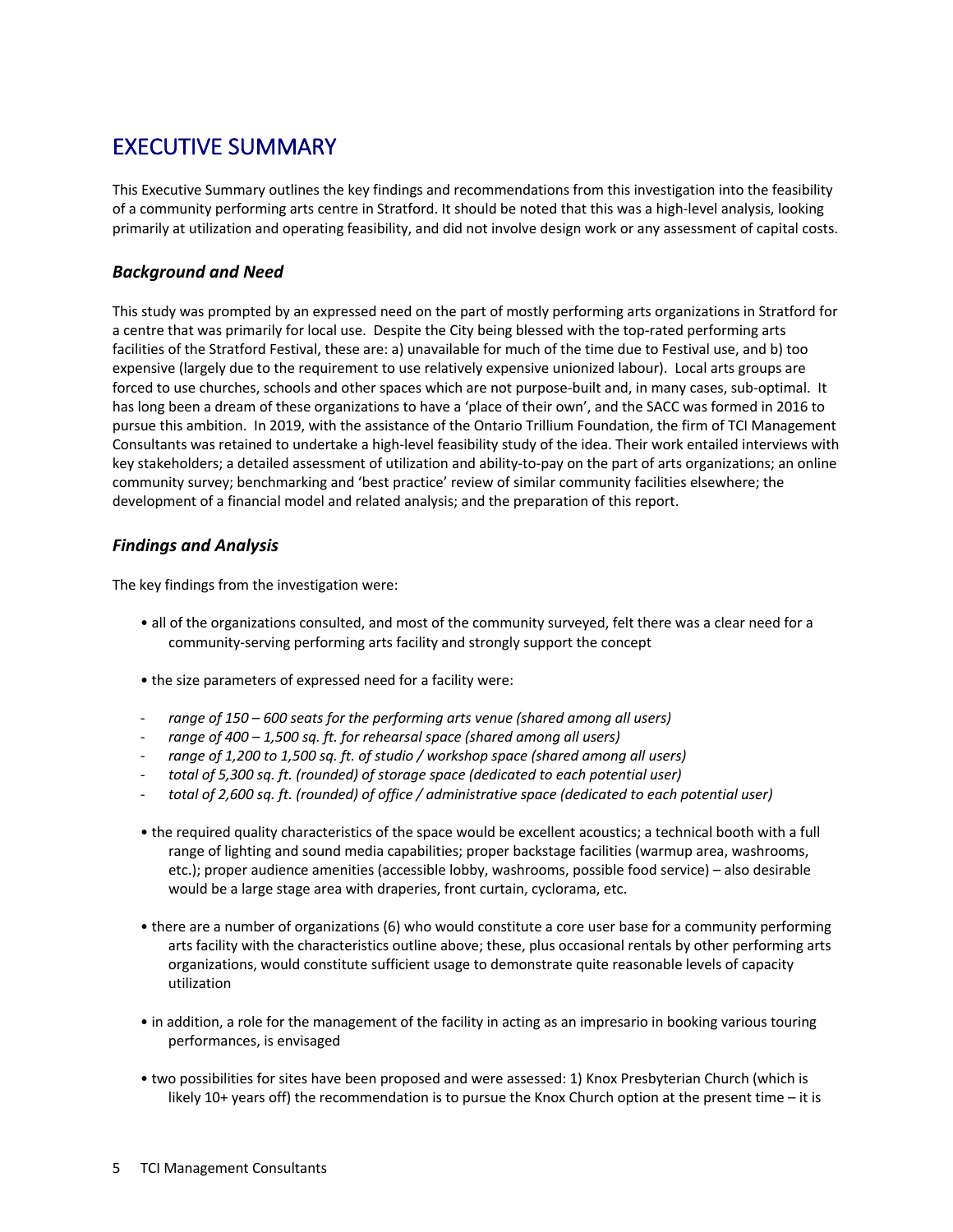recognized that a related possibility might be to start with a community performing arts centre in the in the Knox Presbyterian Church and then, if and when the Grand Trunk option becomes available, to explore that option at that time – it is also recognized that the overall local performing arts sector will have likely grown over that time and there may well be demand for two facilities

- it is assumed that there will be one incorporated 'management entity' that will be responsible for the dayto-day administration of the Centre; primary responsibilities of this organization will be scheduling use of the facility; relationships with the 'landlord' (which may be the City if the Grand Trunk model is ultimately chosen, or the developer if Knox Presbyterian Church emerges as the preferred option); maintenance and security of the space; programming the space by bringing in touring performances to the community at certain times; and financial administration
- a staff of seven positions is envisaged for the facility:

| <b>Staff Position</b>      | <b>Key Responsibilities</b>                               |
|----------------------------|-----------------------------------------------------------|
| General Manager            | • overall 'public face' of the facility                   |
| (full-time position)       | • municipal and other government relations                |
|                            | • core tenant relations                                   |
|                            | • fundraising and development                             |
|                            | • reporting to Board of Directors (may be Advisory Board) |
| Programmer / Scheduling    | • bookings of space, touring acts and local talent        |
| Coordinator                | • marketing and promotion activities                      |
| (full-time position)       | • volunteer coordination                                  |
| <b>Technical Director</b>  | • responsible for technical and equipment aspects of      |
| (full-time position)       | production                                                |
| Financial Manager /        | • 'keeping the books'                                     |
| Bookkeeper                 |                                                           |
| (part-time)                |                                                           |
| Maintenance and Set Up     | • 3 positions @ \$30,000 average                          |
| Crew                       |                                                           |
| (one full-time position; 2 |                                                           |
| part-time positions)       |                                                           |
| <b>Total Staffing</b>      | 4 full-time positions; 3 part-time positions              |

- sources of revenues will be from core users (who would be permanent tenants of the facility); frequent users (other arts organizations who wish to rent the facility periodically throughout the year); community rentals; touring performances mounted by management; a City of Stratford grant; an annual fundraiser; and various miscellaneous donations
- assuming the capital cost of development of the facility can be dealt with through fundraising and other community contributions (e.g. from the City and from the developer) it appears as though its operation (which is expected to have a \$370,000 operating budget in a typical year) could be sustainable, assuming (as outlined above) that the City was prepared to help subsidize it to some degree (which is no different a situation from the City subsidizing a hockey area, or parks, or the library)

#### *Next Steps*

The recommended next steps for SACC in pursuing this initiative are:

- 1. Formally accept this report as a guiding document asserting that the concept of a community performing arts facility is feasible and desirable, and validates the mission of SACC. *(should happen immediately)*
- 2. Seek an agreement in principle from the City that some contribution towards an operating fund for the Centre would be possible. *(should happen in the first half of 2020)*